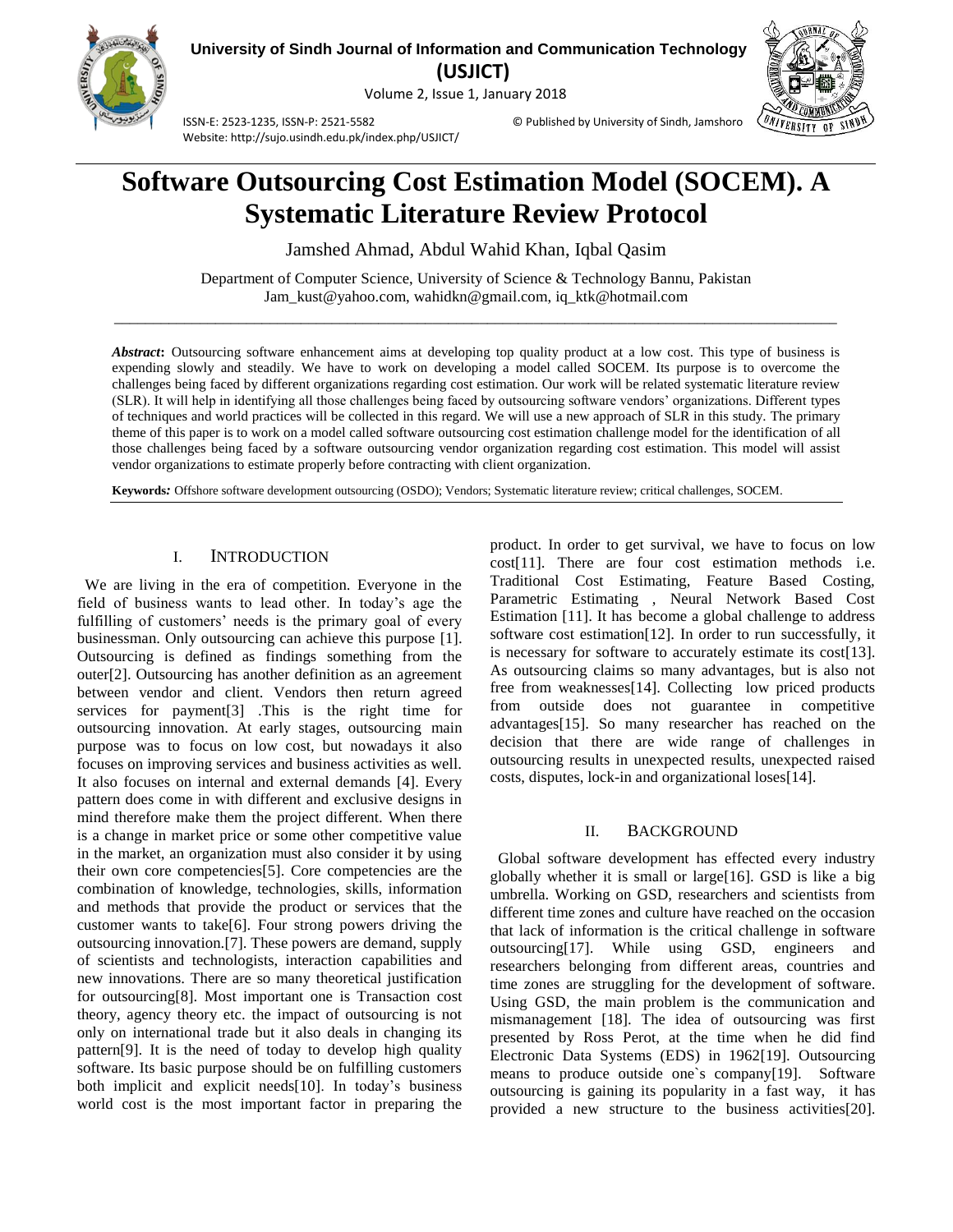Outsourcing comes with two types i.e. offshore outsourcing and inshore outsourcing[\[19\]](#page-5-17). Off shoring can be stated as combining business activities to lower cost areas across country`s boarder line. In shoring believes in combining business activities from higher paid countries to lower paid countries. Software cost estimation believes in process of identifying the effort, time and cost required to complete the project successfully[\[21\]](#page-5-19). There are two drivers for successful outsourcing. These drivers are cost reduction and strategic shift.

Software cost estimation is defined as it is the repetitive process in order to develop an approximation of the money related resources needed to success complete activities in project. Or we can also defined it as Software cost estimation is the process for telling whether a product will be comfortable or not[\[22\]](#page-5-20). Going into the depth of the history of software cost estimation, it starts its beginning in 1960s, when rule of thumb was dominating the field of business. After that Berry W. Boehm and C. Abets developed COCOMO model[\[23\]](#page-5-21). Soon after that Berry W. Boehm reconstruct this Model to COCOMO II[\[24\]](#page-5-22). It is consisted of three sub models which are named as Application Composition, Early Design and Post- architecture models. . Khan, et al[\[25\]](#page-5-23) have developed Outsourcing Contract Management Model (OCMM) to assist outsourcing vendor organizations in addressing the challenge of poor contract management. Azeem, Muhammad Ilyas[\[26\]](#page-5-24) has developed Intercultural Challenges Mitigation Model (ICCMM) to assist outsourcing vendor organizations in addressing intercultural challenges in outsourcing relationships. But the above tables have some limitations. Limitation of COCOMO model is that it only focuses on cost of a product. How much cost comes on developing a product? Similarly requirement elicitation model (RECM) focuses only on requirement elicitation challenges. Another model called Outsourcing contract management model (OCMM) 0nly focuses on assisting vendor organization in management and execution of contract outsourcing. There is no such model to identify the challenges while estimating a cost of a product. Improvements are continuing on regular basis up to now. Day by day competition in the business world is increasing. In such position, the need for software outsourcing cost estimation is feeling hard. There are the following attributes while working on good software cost estimation[\[7\]](#page-5-5).

1. It is supported by project team and project manager as well.

2. It is warmly welcomed by all stakeholders.

3. It is based on well-known software cost models.

But there are also coming some difficulties with software cost estimation.[\[27\]](#page-5-25). i.e.

1. We don't have much historical database of cost measurement.

2. We don't have well trained estimators.

3. No more penalties associated with cost estimation etc.

4. In outsourcing cost estimation, it creates hurdles when we do estimates at early stages. [\[28\]](#page-5-26).

There are seven steps in cost estimation[\[29\]](#page-5-27).

1. Objective of cost estimation should be defined.

2. For required data and resources, there should be well developed project plan.

3. Software requirements should be pinned down.

4. Collect as much detail as required about the feasibility of the software system.

5. Cost estimation techniques should be used in several shapes.

6. Make comparison between estimating process.

7. Soon after starting, monitoring system must be developed for monitoring the progresses.

Cost estimation methods can be categorized in two types. Algorithmic method and non-algorithmic method. Algorithmic methods are dependendent on simple mathematical calculations[\[30\]](#page-5-28). Non algorithmic method works on complex mathematical computations. The challenges in exact prediction of cost, effort and time of software projects are increasingly day to day. To solve these challenges, there should be a call for well-defined software estimation process[\[21\]](#page-5-19). Cost estimation Outsourcing, has the following advantages and disadvantages

Advantages are: - Improved flexibility - better cash flow - Lower investment risk - Lower potential labor costs.

Disadvantages are: - choosing of wrong supplier - Intellectual property leakage- Losing in control over process - Long lead times/capacity shortages.

Our model is unique as compared to other models. Our model focuses on the challenges while estimating a cost. What type of challenges we are facing while estimating a cost of a product. Our research that we are doing may have some limitations. In performing SLR, we may have missed some relevant papers. As research in the field of software outsourcing is performed on daily basis, and there are possibilities of adding more and more papers. Due to non access to digital library and limited resources, we are unable to access all the related papers. We have planned to enhance our model to improve its usability in OSDO organization.

Our model will provide different activities for OSDO vendors. These activities are as fellow:

• To tell about the challenges of software outsourcing cost estimation in software industry.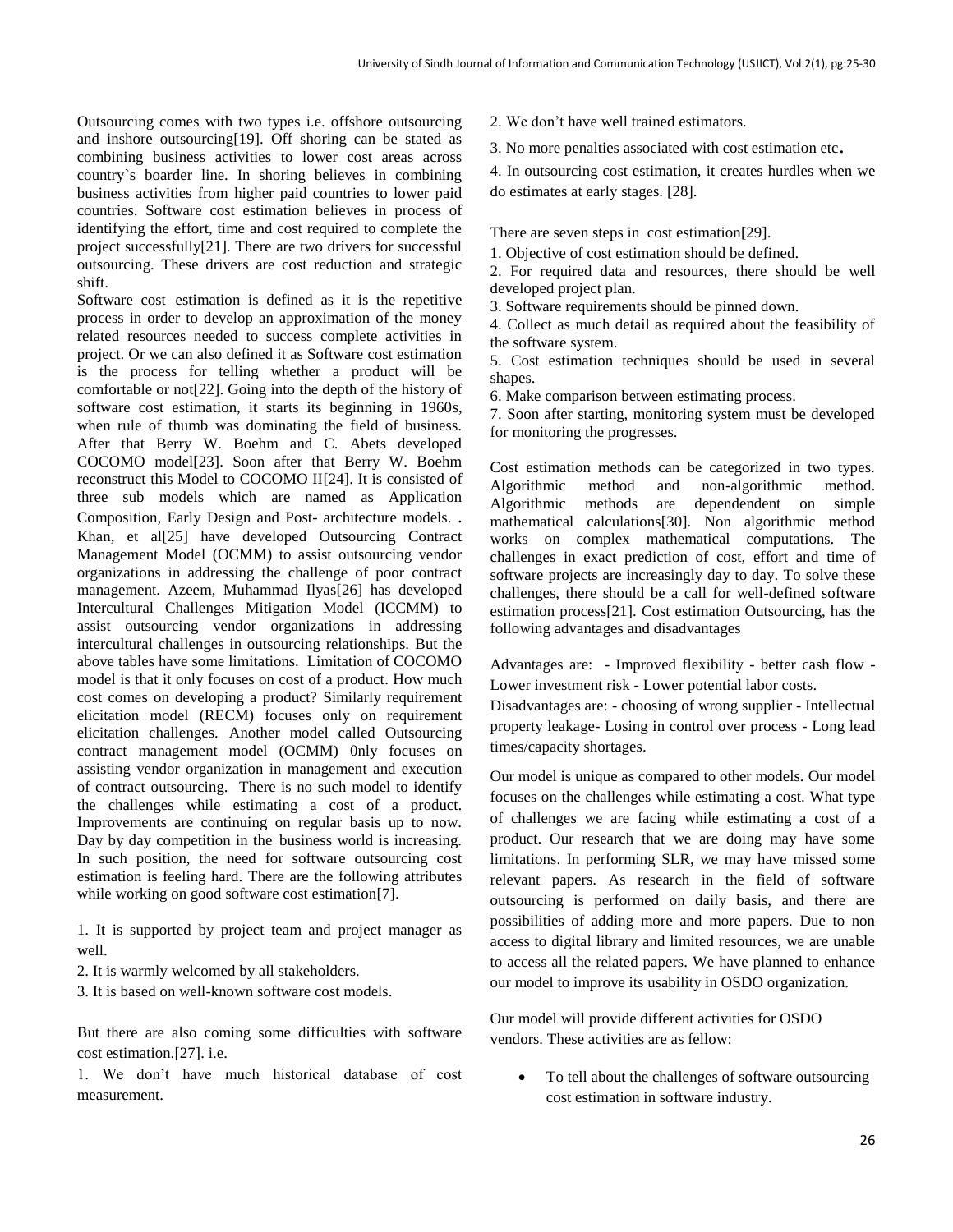- To tell about the practices in order to handle these challenges of software outsourcing cost estimation.
- To tell about the challenges whether they are weak or strong?
- To create different assessment reports.

# III. SYSTEMATIC LITERATURE REVIEW PROCOTOL

 This paper is protocol based which will give road map for the identification of challenges faced by the vendor organizations regarding cost estimation of software development. A plan is in our mind taking help from SLR as a research methodology to find challenges and practices. Practices are used for handling challenges. We use SLR as a systematic way for indentifying, extracting and evaluating the entire data[\[31\]](#page-5-29). It has three phases. These phases include planning, conducting and review reporting[\[32\]](#page-5-30). Planning phase will produce systematic literature protocol that will identify the objectives of the review.

#### *A. Research Questions*

 RQ1. What and how many challenges there are faced by vendor organizations in software outsourcing cost estimation?

RQ2. What is the real world practices used to handle the cost estimation issues being faced by the vendor organization in software development outsourcing?

#### B. *Construction of Search Terms*

 We will use the following options while working on designing a search term specific to our research questions.

**Population**: Outsourcing Software vendors, suppliers and clients.

**Intervention:** Challenges, practices, features.

Outcomes of relevance: useful software outsourcing, quick responsive software outsourcing model.

**Experimental design**: studying empirical field, SLR (systematic literature review), studying Theoretical field, opinion of software experts, applying case studies.

In order to indentify the above details, an example is presented regarding research questions.

RQ1.

[What challenges/ problems] "INTERVENTION", which are to be side lined by [Outsourcing software vendor]… "POPULATION" for the purpose of designing an [Effective outsourcing software cost estimation]..." RELEVANCE OUTCOMES".

RQ2.

[What are the practices faced by practical world] "INTERVENTION", as noted in [Software Outsourcing Literature]…, "POPULATION", for successful [Software Outsourcing Cost Estimation]... "OUTCOMES OF RELEVANCE".

# C. *Search Strategies*

*1. Trial Search*

 Work done by conducting trial search by using search string in Science Direct, IEEEXplore, Web of Science and ACM digital library.

# *2. Trial Search String*

(("software outsourcing" OR "information systems outsourcing" OR "IT outsourcing") AND ("cost estimation" OR "price prediction" OR "price forecasting") AND (challenge OR risk OR barriers OR threat) AND (practice OR solution))

Retrieval of the paper by using this search string will guide us for the development and validation of some large search terms and wanted protocol.

# *D. Characteristics of Search Terms*

 Search terms/strings constructed under the following search strategy.

1. For the inheritance of major terms, focus on research questions, by pointing out population, intervention and Outcome;

2. For these major terms, search out the alternate spellings and same meaning words.

3. Also focus on Verifying major words in any related articles.

4. Notice should be taken whether the database allows Use of Boolean Operators for conjunction to use "OR" operator for the Concatenation of alternative spellings and same meaning words whereas "AND" for the concatenation of most used terms.

5. Summarize form should be adopted in search strategy.

# **Results for a)**

RQ1: Outsourcing Software, cost estimation, challenges, process of vendor selection.

RQ2: Software outsourcing, cost estimation, solution.

**Results for b)**

RQ1:

Software outsourcing: ("software outsourcing" OR "information systems outsourcing" OR "information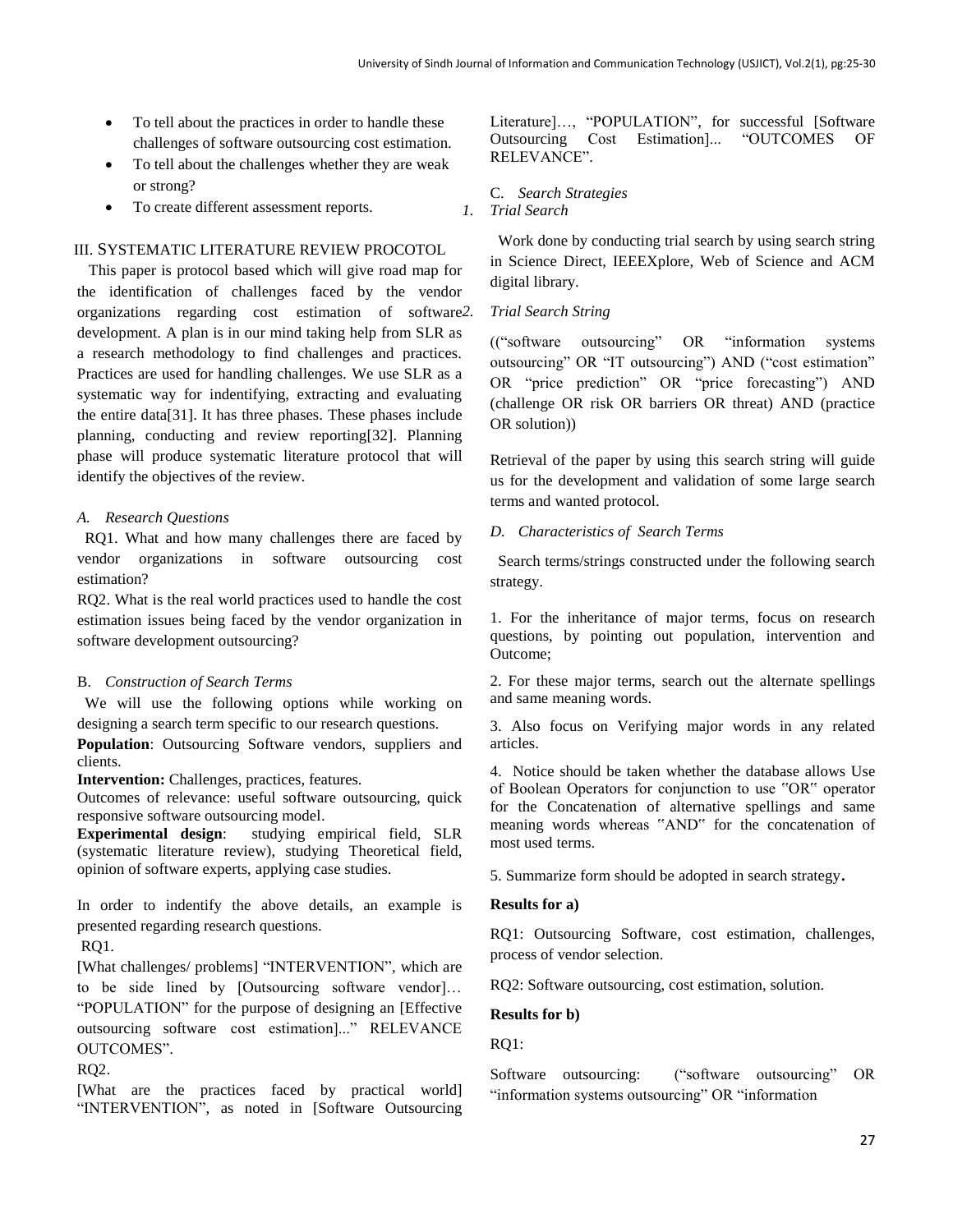Technology outsourcing" OR "IS outsourcing" OR "IT outsourcing" OR "CBIS outsourcing" OR "computer-based information systems outsourcing" OR "software facility management") AND ("cost estimation" OR "price estimation" OR "cost prediction" OR "price prediction" OR "forecasting cost" OR "price forecasting"))

Challenges: (challenges OR challenges OR difficulties OR Risks OR "risk analysis" OR "critical factors") Vendors: (Vendors OR service-providers OR dealers OR traders OR marketers OR sellers OR Developers).

#### RQ2:

Software Outsourcing: ("Software outsourcing" OR "Outsourcing software" OR "Outsourcing software Management") AND ("cost estimation" OR "price estimation" OR "cost prediction" OR "price prediction" OR "forecasting cost" OR "price forecasting")).

Practice:(Reasonable Solution OR "good practice" OR practice OR "Lessons learned" OR "Process improvement" OR "Process enhancement" OR "Process innovation").

#### **Result for c)**

IT Outsourcing, criteria for selection of vendors, challenge analysis, outsourcing cooperation, vendor testing, relationships software outsourcing, Software outsourcing, software outsourcing suppliers, cost estimation technique, governance, real practice, possible solution.

#### **Result for d)**

RQ1:

(("Outsourcing software" OR "software outsourcing" OR "information systems outsourcing" OR "information Technology outsourcing" OR "IS outsourcing" OR "IT outsourcing" OR "CBIS outsourcing" OR "computer-Based information systems outsourcing") AND ("cost estimation "OR "price estimation "OR "cost prediction" OR "price prediction" OR "forecasting cost" OR "price forecasting")AND (challenge OR risk OR barriers OR threat) AND(outsourcing estimation" OR "price estimation")).

# RQ2:

((Software Outsourcing "OR "software outsourcing") AND ("cost estimation" OR "price estimation" OR "cost prediction" OR "price prediction" OR "forecasting cost" OR "price forecasting") (Solution)).

#### IV. RESOURCES TO BE SEARCHED

We have searched the following search engines.

- 1. IEEEXplore (http://ieeexplore.IEEE.org/explore ).
- 2. Google Scholar (www.googlescholor.om ).
- 3. Springer Link (www.springerlink.com).
- 4. ACM (www.acm.org/).
- 5. Science Direct (www.sciencedirect.com ).
- 6. Research Gate (www.researchgate.com ).

# V. SELECTION OF PUBLICATION

 This part of the research tells about the criteria that included inclusion, exclusion and selection of primary resources. This paper will be focusing on software outsourcing cost estimation.

*A. Inclusion Criteria*

 Purpose of this criterion is to focus on which portion of the research papers will be used for data extraction. Criteria defined as under.

1. Studies that tell supplier's capability for software cost estimation.

2. Studies that describe the critical challenges of software outsourcing Vendor.

3. Studies that focuses on motivations for software outsourcing.

4. Studies that define challenges in software outsourcing.

5. Studies that tell about the effect in the outsourcing software cost estimation.

6. Papers written in English language included.

7. Those papers be Included whose title may match with software outsourcing cost estimation.

8. Those papers be Included which contain keywords that may match with those defined in the search string.

# *B. Exclusion Criteria*

 Purpose of this criterion is to focus on which portion of the research papers will not be used for data extraction. Criteria defined as under.

- 1. Studies which are not relevant to the research questions.
- 2. Literature not matches to the Client or Suppliers.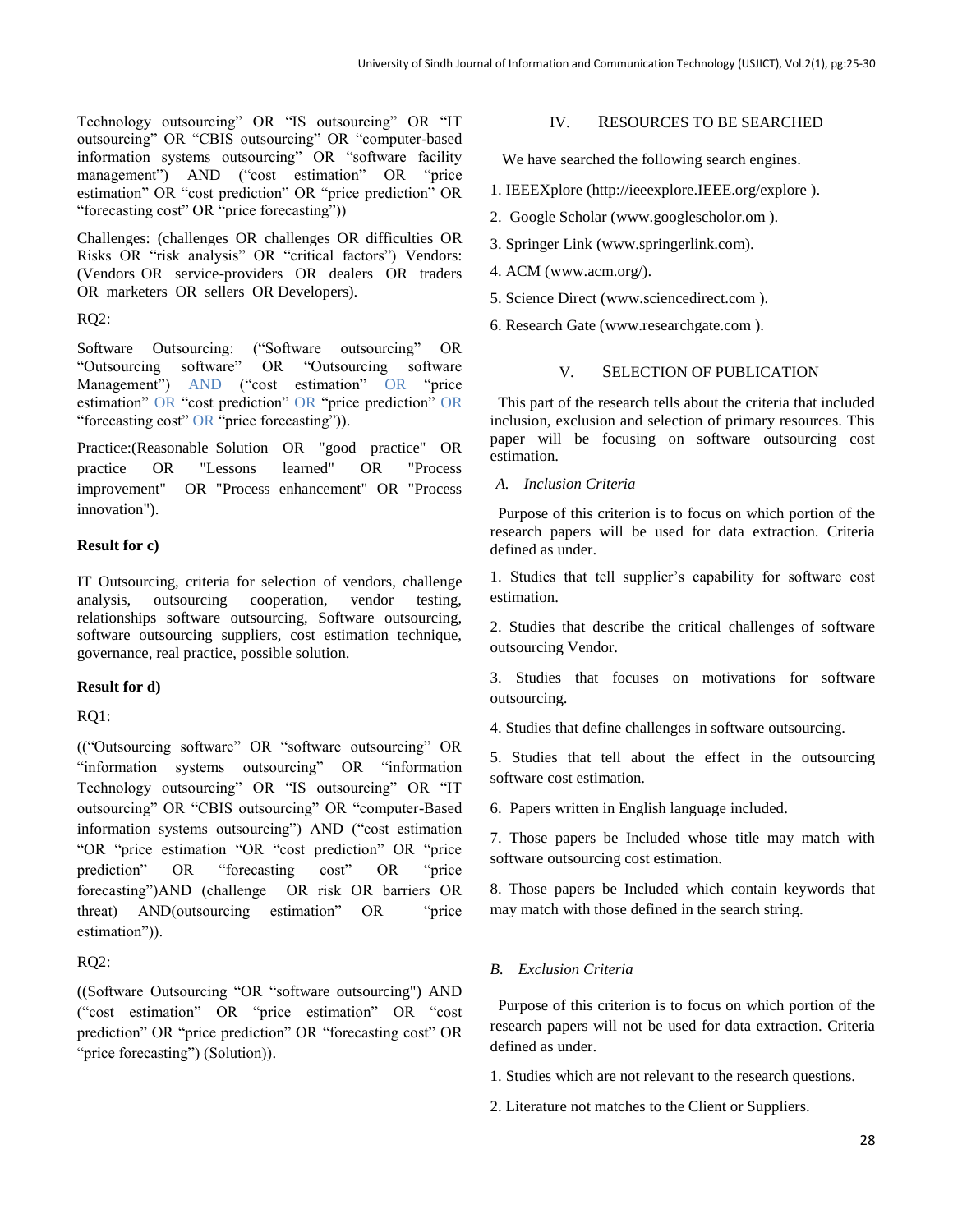3. Studies don't identify challenges of the outsourcing software cost estimation suppliers` perspective.

4. Studies not related to offshore outsourcing.

5. Studies not satisfy the outsourcing software cost estimation.

6. Studies which based on the expert opinions.

7. Exclude all duplicate papers.

# VI. SELECTING PRIMARY SOURCES

 Reviewing of titles, keywords and abstracts of the papers will be performed by initial selection of primary resources. Exclude all those things which are irrelevant to the problems. Through complete review of the article inclusion and exclusion criteria will be checked. As there were not related papers in cost estimation outsourcing challenges, therefore a large difference between initial selection and primary selection came.

TABLE I. Summary of Search Results

| <b>Resource to be</b><br>searched | <b>Initial</b><br>selection | Primary<br><b>Selection</b> | final selection |
|-----------------------------------|-----------------------------|-----------------------------|-----------------|
| <b>Google Scholar</b>             | 513                         | 200                         | 117             |
| <b>IEEE</b> Explore               | 14                          | 10                          | 04              |
| <b>Springer</b>                   | 1934                        | 20                          | 03              |
| <b>ACM</b>                        | 22                          | 11                          | 02              |
| <b>Science Direct</b>             | 12.                         | 09                          | 07              |
| <b>Research Gate</b>              | 13                          |                             | 6               |
| Total                             | 2508                        | 258                         | 140             |

#### VII. PUBLICATION QUALITY ASSESMENT

 Performance of quality measurement is done at final selection of publication. It goes parallel with data extraction. Its performance is based on the following questions.

1. Is it with no doubt how the seller screening performed?

2. Is it with no doubt how the challenges of the outsourcing software cost estimation were identified?

3. Is it with no doubt that opinion expert was not taken?

The factors pointed out above will be done as 'YES' or 'NO' or 'NA'.

# VIII. DATA EXTRACTION STRATEGY

#### *A. Primary Study Data*

Gathering of data from the publication is performed through this study. The data given below will be extracted from the publications.

1. Detail about Publication i.e. Title, Authors, Journal/Conference title, etc.

2. Data that address the research questions.

The research questions will be addressed by the following data extraction:

RQ1. What are the challenges observed by vendor organizations in cost estimation in software development outsourcing?

RQ2. What is the real world practices used to handle the cost estimation issues faced by the vendor organization in outsourcing software development?

In the data extraction, the data to be captured is presented as follow:

| 1. Review Date                                                                                                                                                                                                                                                                                                     |
|--------------------------------------------------------------------------------------------------------------------------------------------------------------------------------------------------------------------------------------------------------------------------------------------------------------------|
| 2. Title                                                                                                                                                                                                                                                                                                           |
| 3. Authors                                                                                                                                                                                                                                                                                                         |
| 4. Database                                                                                                                                                                                                                                                                                                        |
| 5. Reference                                                                                                                                                                                                                                                                                                       |
| 6. Sample Population                                                                                                                                                                                                                                                                                               |
| 7. Publication Quality Description                                                                                                                                                                                                                                                                                 |
| 8. Methodology                                                                                                                                                                                                                                                                                                     |
| 9. Company size                                                                                                                                                                                                                                                                                                    |
| 10. Country / State                                                                                                                                                                                                                                                                                                |
| 11. Year                                                                                                                                                                                                                                                                                                           |
| 12. Challenges that have a positive result on software<br>development outsourcing vendors in outsourcing cost<br>estimation.<br>Challenges that have a negative result on software<br>outsourcing clients in screening/selection of software<br>development outsourcing vendors in outsourcing cost<br>estimation. |

#### TABLE II. Data to Be Extracted

#### IX. DATA SYNTHESIS

 In data synthesis stage, one summary table will be created having columns including S.NO., risk or challenges, barriers, frequency etc. highlighting the list of all the challenges in software outsourcing cost estimation with their frequencies and percentages.

#### X. DIVERGENCE

 If there come any change in the protocol, we will mention it and will put it to the new Appendix.

#### XI. ACKNOWLEDGMENT

We are thankful to University of Science & Technology Bannu for its Contribution in our research activities.

#### **REFERENCES**

<span id="page-4-0"></span>[1] Raja & Kherun, *OUTSOURCING WITHIN A SUPPLY CHAIN MANAGEMENT FRAMEWORK.* 2006.